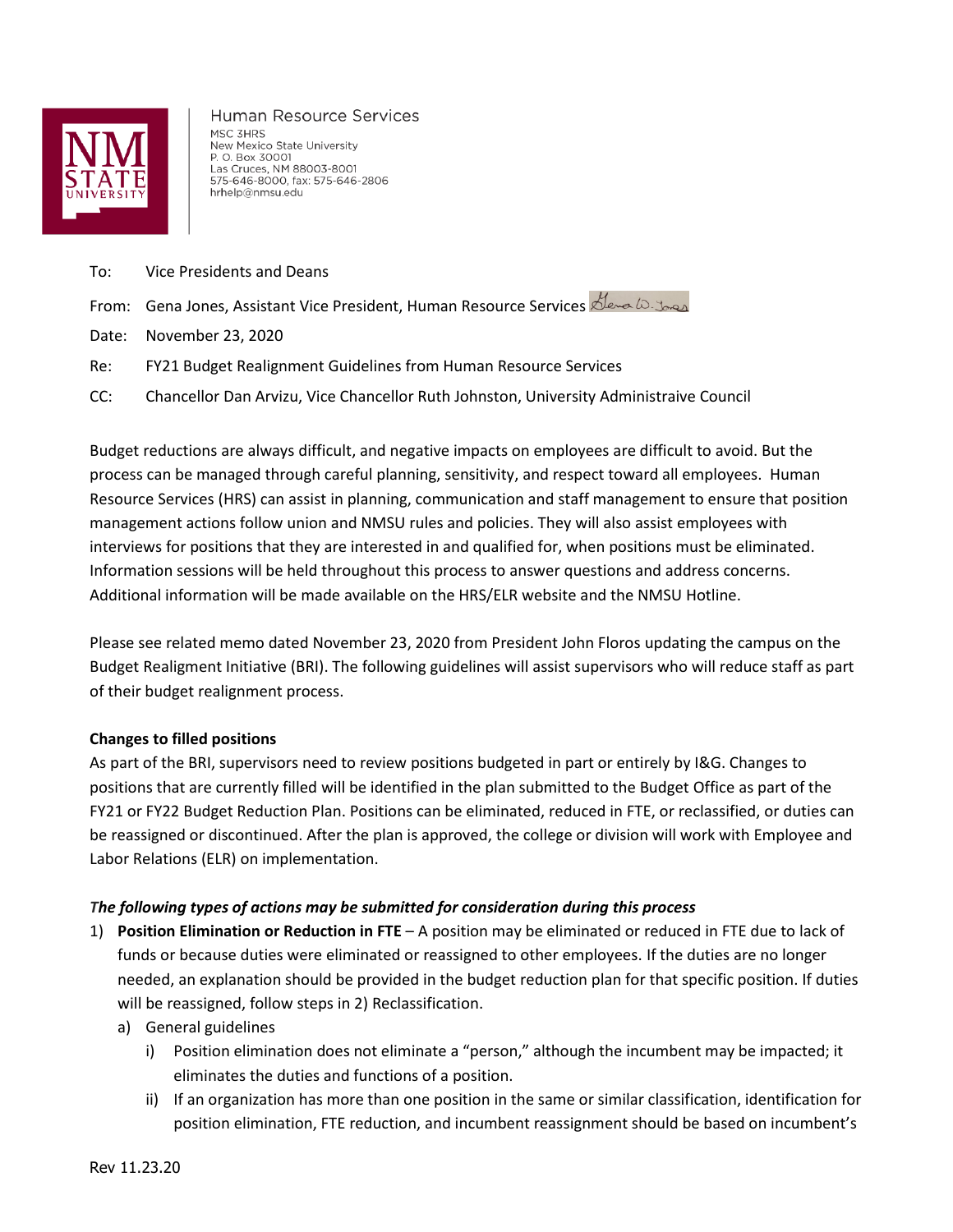

Human Resource Services MSC 3HRS New Mexico State University P. O. Box 30001 Las Cruces, NM 88003-8001 575-646-8000, fax: 575-646-2806 hrhelp@nmsu.edu

 longevity according to the rules below. Those with more longevity in the classification and at NMSU will normally be the last option for these actions.

- iii) Probationary (Regular), Temporary, and Term Appointment employees holding the same or similar job title regardless of funding type may be terminated as part of this process.
- iv) ELR will work with Employment & Compensation to identify vacant positions for possible reassignment opportunities. Available vacant positions will be matched to displaced incumbents based on their qualifications.
- v) ELR will work with the colleges and administrative units to notify impacted employees at the appropriate time. Note: Nonexempt regular non-probationary staff must receive notification 60 calendar-day prior to the date of termination.
- b) Colleges and administrative units should identify vacancies for possible reassignment or transfer within their own unit as part of their plan.
- c) Filled positions identified for position elimination or FTE reduction will follow applicable processes, including but not limited to:
	- i) Exempt: Administrative Rules and Procedures (ARP) 7.65: Reductions in Force
	- ii) Nonexempt Union Eligible AFSCME Contract Requirements: Article 14, Layoff and Recall
- 2) **Reclassification:** If a budget reduction plan changes a position's duties and responsibilities, following the approval of the FY21 or FY22 Budget Reduction Plan, the following **must** be submitted in PeopleAdmin.
	- a) Filled position any proposed changes to duties and responsibilities of filled positions, such as reassignment of duties from an eliminated position, must be submitted for review through [PeopleAdmin.](https://jobs.nmsu.edu/hr/sessions/new)
		- i) Reclassification: For a proposed position reclassification, include the new classification and fully describe the new duties and responsibilities, justifying the reclassification, in the required fields.
		- ii) Position Modification: For modified positions, describe new duties and responsibilities that are **unique and outside of the classification standard duties**. HRS will review these changes to ensure:
			- (1) Duties are within the scope of the classification.
			- (2) NMSU remains compliant under policies, procedures, and regulations.
		- iii) References: Administrative Guidelines for Compensation Management for Exempt Staff, Section 5 and AFMSCE Contract, Article 15.
	- b) Vacant position Vacant positions may be reclassified via requests submitted in [PeopleAdmin.](https://jobs.nmsu.edu/hr/sessions/new)
	- c) Reclassification decisions will be effective the first day of the pay period following HRS review.